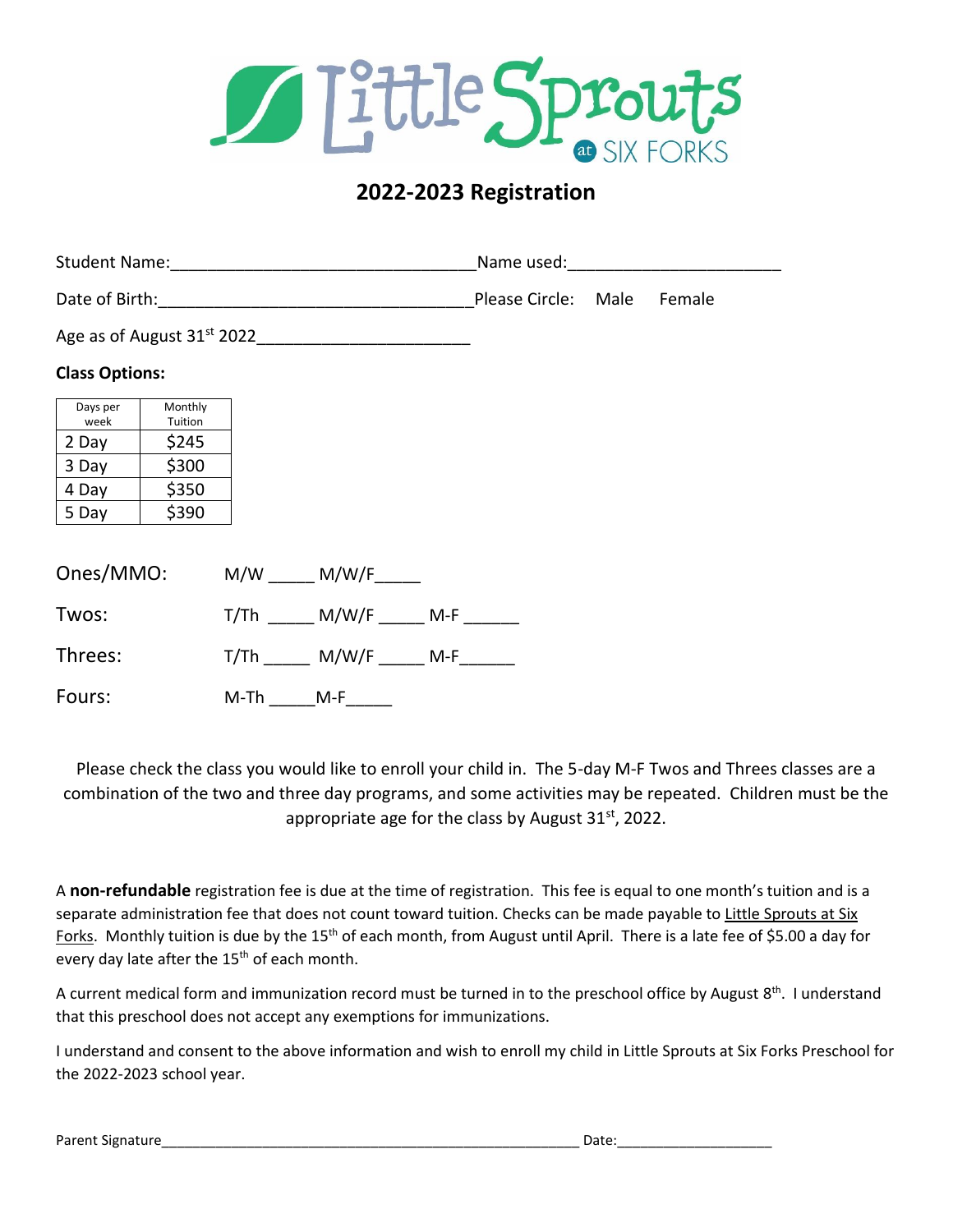| Child's Name                                       |                                                                                                                                                                                                                                |                                                                                                                |  |  |  |
|----------------------------------------------------|--------------------------------------------------------------------------------------------------------------------------------------------------------------------------------------------------------------------------------|----------------------------------------------------------------------------------------------------------------|--|--|--|
| First                                              | Middle                                                                                                                                                                                                                         | Last                                                                                                           |  |  |  |
|                                                    |                                                                                                                                                                                                                                |                                                                                                                |  |  |  |
|                                                    |                                                                                                                                                                                                                                |                                                                                                                |  |  |  |
| Mom                                                |                                                                                                                                                                                                                                | Dad                                                                                                            |  |  |  |
|                                                    |                                                                                                                                                                                                                                |                                                                                                                |  |  |  |
|                                                    |                                                                                                                                                                                                                                |                                                                                                                |  |  |  |
|                                                    |                                                                                                                                                                                                                                |                                                                                                                |  |  |  |
|                                                    |                                                                                                                                                                                                                                |                                                                                                                |  |  |  |
|                                                    |                                                                                                                                                                                                                                |                                                                                                                |  |  |  |
|                                                    |                                                                                                                                                                                                                                |                                                                                                                |  |  |  |
| <b>Emergency Care Information</b>                  |                                                                                                                                                                                                                                |                                                                                                                |  |  |  |
|                                                    | Physicians Name/Practice: etc. and the contract of the contract of the contract of the contract of the contract of the contract of the contract of the contract of the contract of the contract of the contract of the contrac |                                                                                                                |  |  |  |
|                                                    |                                                                                                                                                                                                                                |                                                                                                                |  |  |  |
|                                                    |                                                                                                                                                                                                                                | Hospital Preference: entertainment and the set of the set of the set of the set of the set of the set of the s |  |  |  |
|                                                    |                                                                                                                                                                                                                                |                                                                                                                |  |  |  |
|                                                    |                                                                                                                                                                                                                                |                                                                                                                |  |  |  |
|                                                    | Please give us any additional information concerning your child that will be helpful in making the preschool hours a positive<br>experience. (Examples: favorite people, toys, activities, food, eating or sleeping habits)    |                                                                                                                |  |  |  |
| <b>Emergency Contact and Pickup Authorization:</b> |                                                                                                                                                                                                                                |                                                                                                                |  |  |  |
|                                                    |                                                                                                                                                                                                                                |                                                                                                                |  |  |  |
|                                                    |                                                                                                                                                                                                                                |                                                                                                                |  |  |  |
|                                                    |                                                                                                                                                                                                                                |                                                                                                                |  |  |  |
|                                                    |                                                                                                                                                                                                                                |                                                                                                                |  |  |  |

If someone other than the typical parent/guardian is picking up your child, please contact the preschool directly to let us know that someone else will be picking up your child. This person may be asked to show ID.

Is there anyone who is NOT authorized to pick up this student from Little Sprouts Preschool? Yes No (circle one)

If YES, who may NOT pick up this student?\_\_\_\_\_\_\_\_\_\_\_\_\_\_\_\_\_\_\_\_\_\_\_\_\_\_\_\_\_\_\_\_\_\_\_\_\_\_\_\_\_\_\_\_\_\_\_\_\_\_\_\_\_\_\_\_\_\_\_\_\_\_\_\_\_\_\_\_\_\_\_\_\_\_